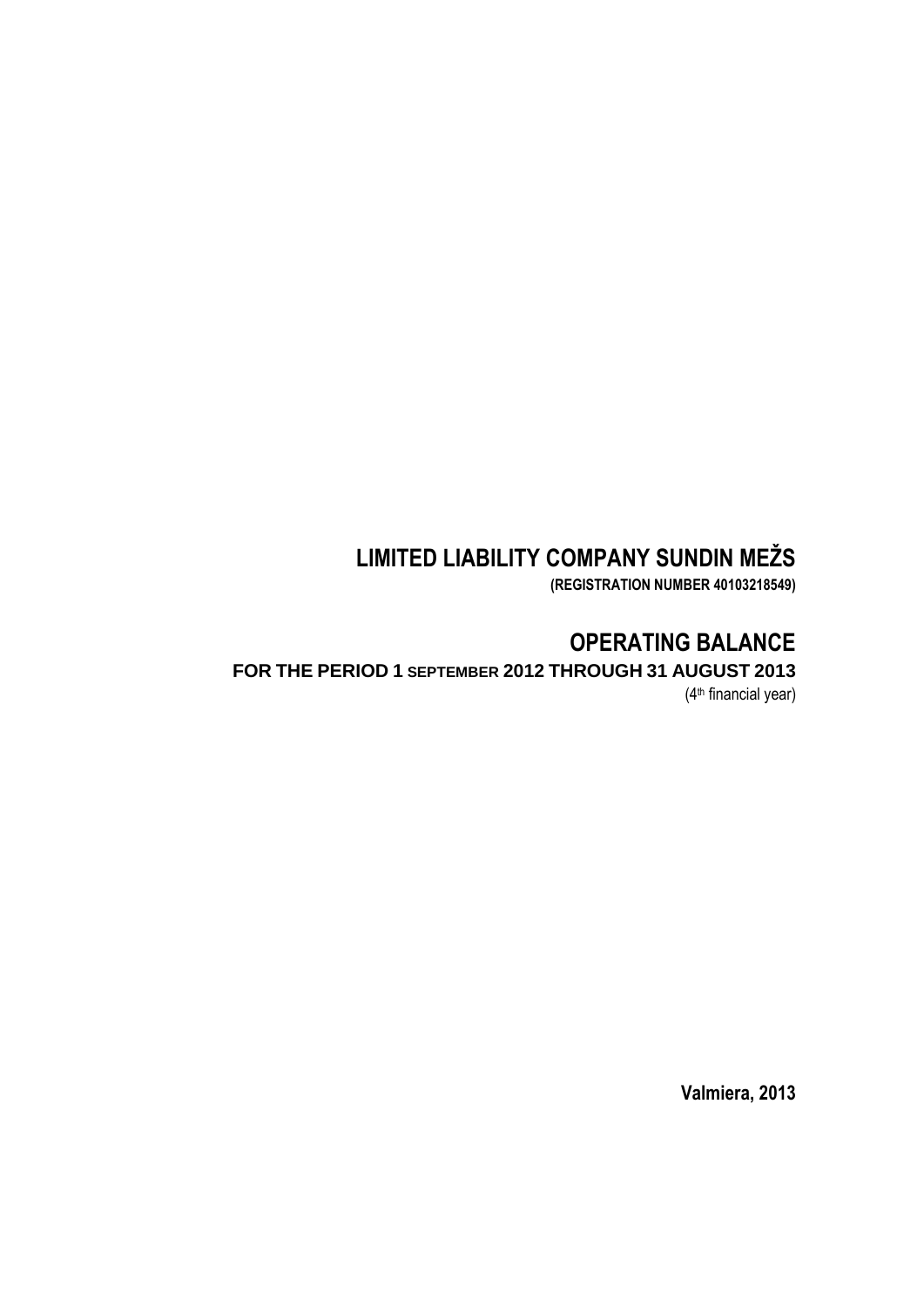## **CONTENTS**

| <b>General information</b>               | 3 |
|------------------------------------------|---|
| <b>Income Statement</b>                  | A |
| <b>Balance sheet</b>                     | 5 |
| <b>Notes to the financial statements</b> |   |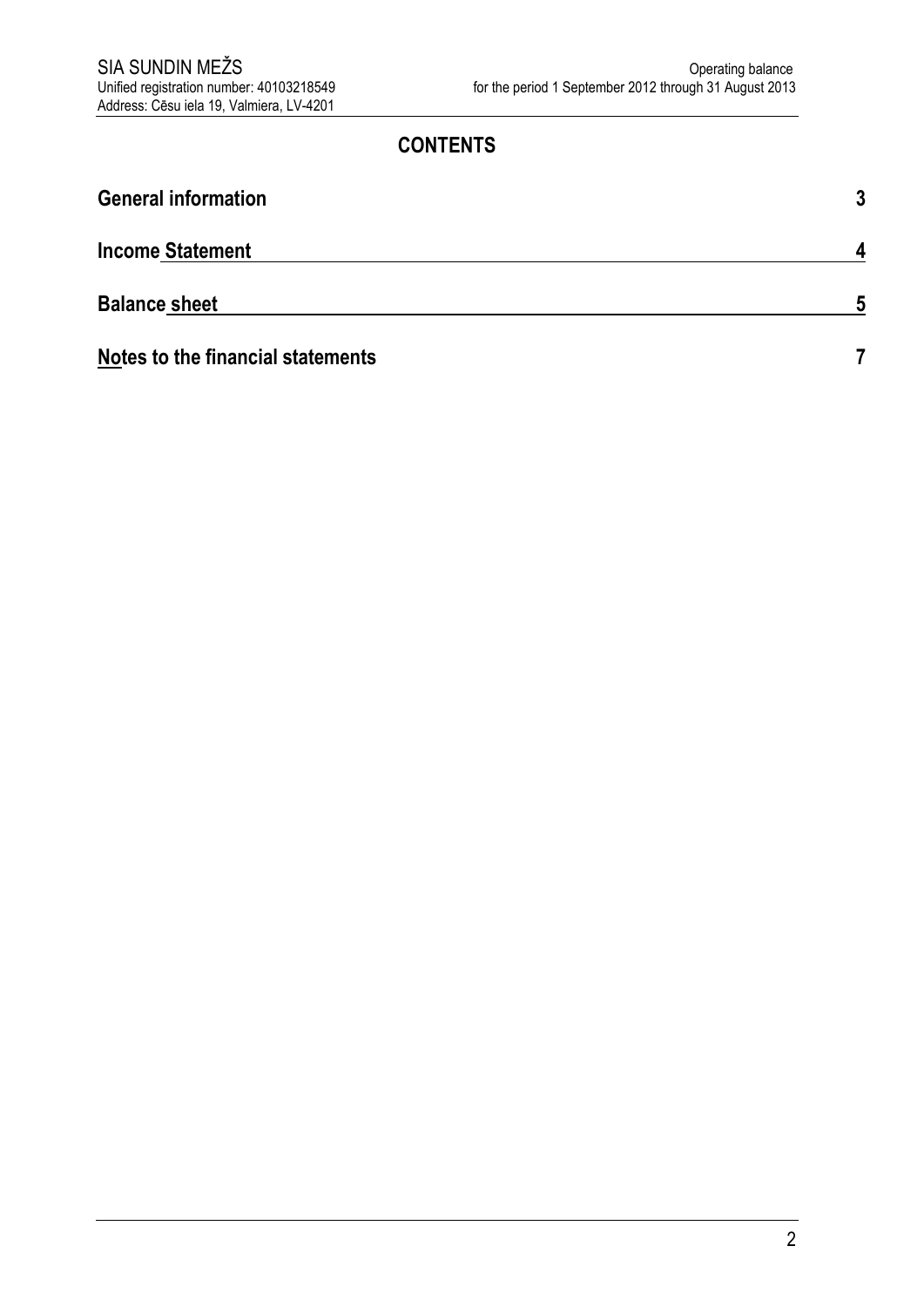# **General information**

 $\ddot{\phantom{a}}$ 

<span id="page-2-0"></span>

| Name of the company                                            | SUNDIN MEŽS                                                       |
|----------------------------------------------------------------|-------------------------------------------------------------------|
| Legal status of the company                                    | Limited liability company                                         |
| Core business activity                                         | Land and real estate management                                   |
| Unified registration number, place and date of<br>registration | 40103218549<br>Riga, 6 March 2009                                 |
| Registered office                                              | Cēsu iela 19,<br>Valmiera, Latvia, LV-4201                        |
| Shareholders                                                   | Livland Skog AB (100%),<br>Kungsgatan 1A, SE 35230, Vaxjo, Sweden |
| <b>Board Member</b>                                            | Sundin Anders Erik Olof                                           |
| Financial period (7 months)                                    | 1 September 2012 – 31 August 2013                                 |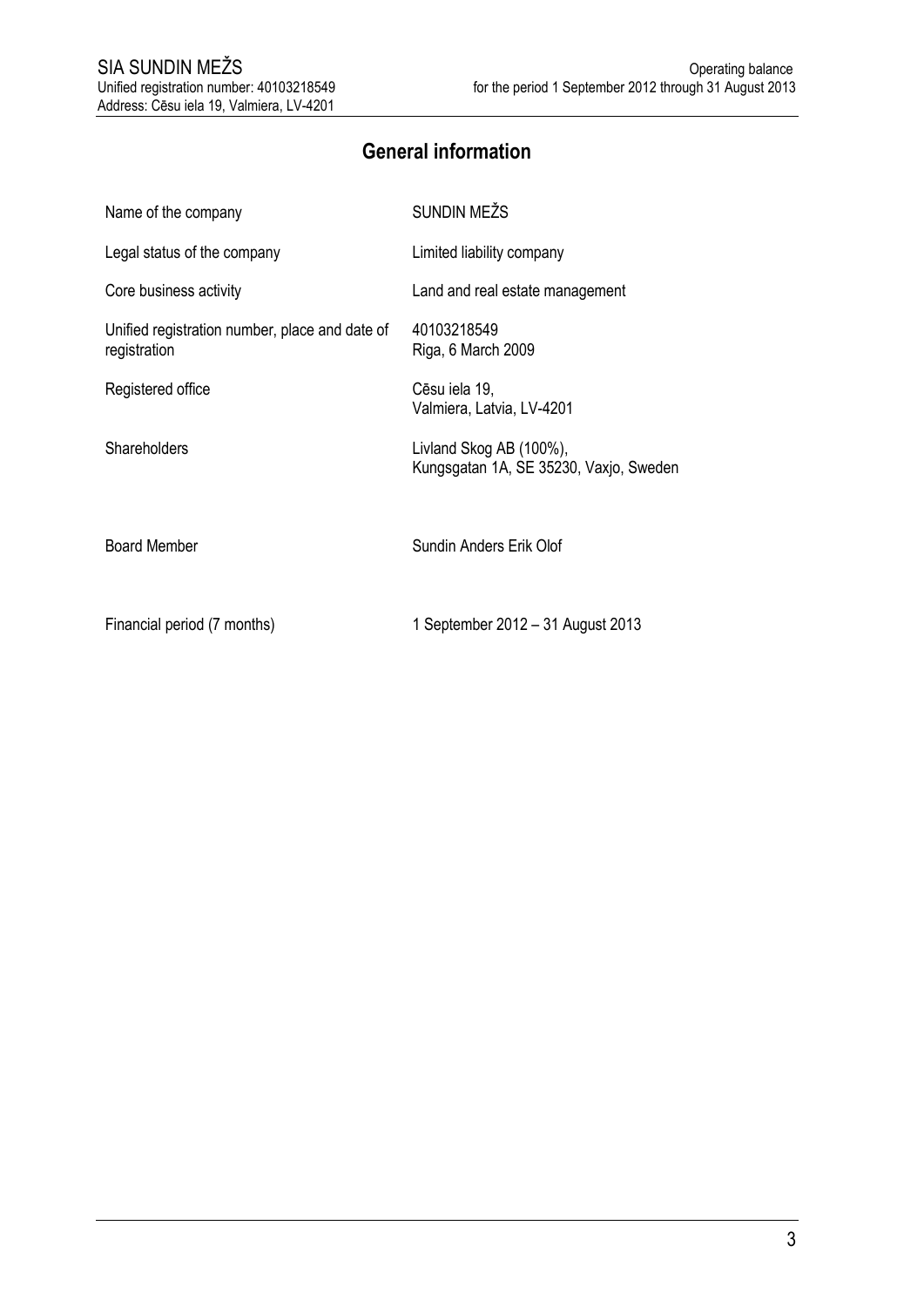## **Income statement**

<span id="page-3-0"></span>

|                                      |              | 01/09/2012- | 01/09/2011- |
|--------------------------------------|--------------|-------------|-------------|
|                                      |              | 31/08/2013  | 31/08/2012  |
|                                      | <b>Notes</b> | <b>LVL</b>  | LVL         |
| Net turnover                         | 2            | 312 617     | 172 266     |
| Management expense                   | 3            | $-179914$   | $-80549$    |
| Gross profit/(loss)                  |              | 132 703     | 91717       |
| Administrative expense               | 4            | (7454)      | (6773)      |
| Other operating income               | 5            | 48 674      | 457         |
| Other operating expense              | 6            | (34907)     | (7799)      |
| Interest payable and similar expense |              | (35611)     | (41372)     |
| <b>Profit before taxes</b>           |              | 103 405     | 36 230      |
| Other taxes                          | 8            | (3 232)     | (2 223)     |
| Net profit for the period            |              | 100 173     | 34 007      |

The accompanying notes on pages form an integral part of these financial statements.

Guntis Ādamsons Authorized person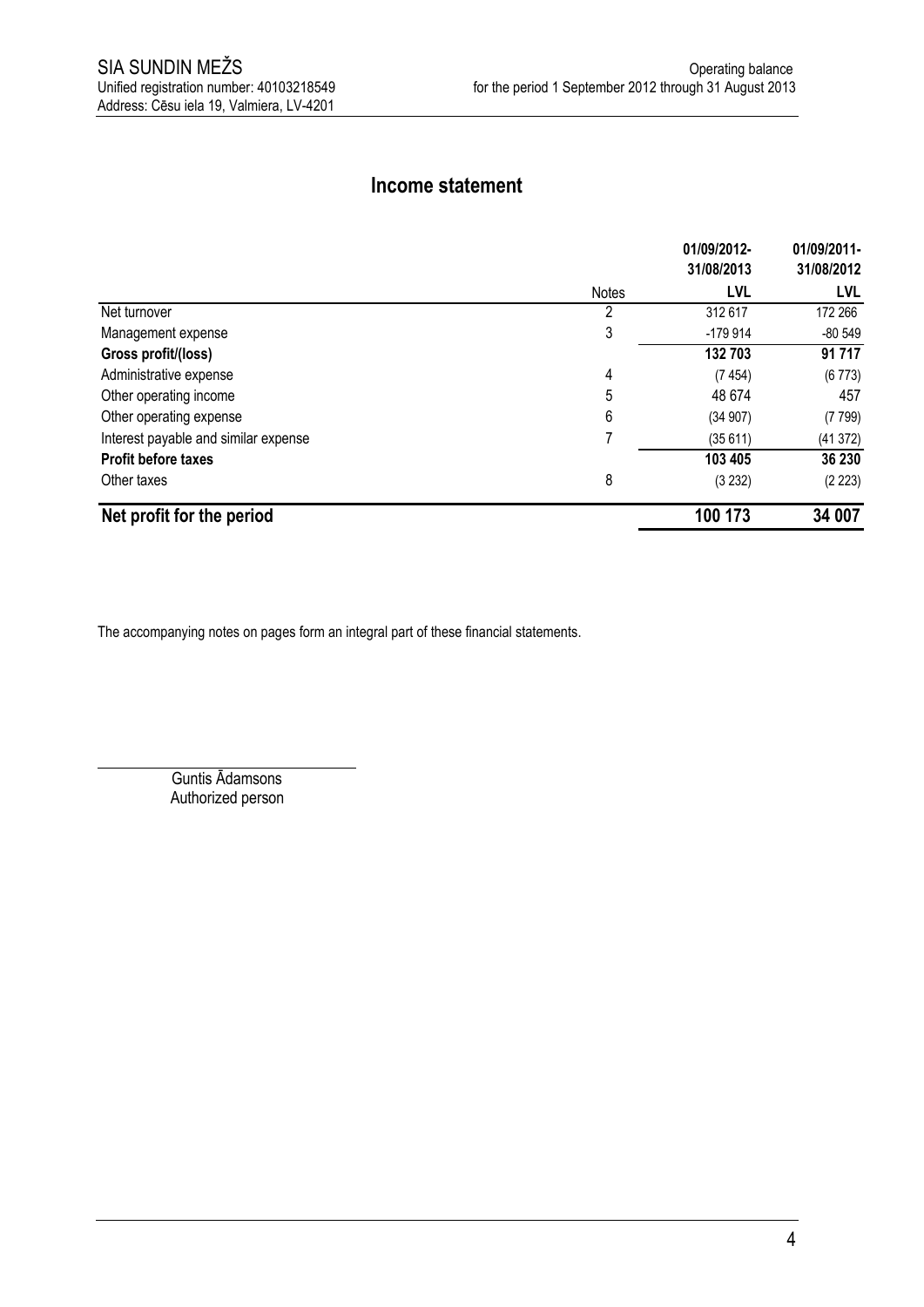## **Balance sheet ASSETS**

<span id="page-4-0"></span>

|                               |                                 |       | 31.08.2013    | 31.08.2012 |
|-------------------------------|---------------------------------|-------|---------------|------------|
| <b>NON-CURRENT ASSETS</b>     |                                 | Notes | <b>LVL</b>    | <b>LVL</b> |
| Property, plant and equipment |                                 |       |               |            |
| Land                          |                                 |       | 2 0 5 2 2 2 9 | 1 187 897  |
| Advance for land              |                                 |       | 22 900        | 7 500      |
| Other fixed assets            |                                 |       | 59 362        | 11870      |
|                               | <b>TOTAL</b>                    |       | 2 134 491     | 1 207 267  |
| <b>Biological assets</b>      |                                 |       |               |            |
| <b>Biological assets</b>      |                                 |       | 1071017       | 800 903    |
|                               | <b>TOTAL</b>                    |       | 1071017       | 800 903    |
|                               | <b>TOTAL NON-CURRENT ASSETS</b> | 10    | 3 205 508     | 2 008 170  |
| <b>CURRENT ASSETS</b>         |                                 |       |               |            |
| <b>Stock</b>                  |                                 |       |               |            |
| Raw materials                 |                                 |       |               | 75 562     |
|                               | <b>TOTAL</b>                    |       |               | 75 562     |
| <b>Receivables</b>            |                                 |       |               |            |
| Trade receivables             |                                 |       | 22 966        | 10 981     |
| Other receivables             |                                 | 11    | 11 308        | 12 5 28    |
| Prepaid expense               |                                 | 12    | 2805          | 1574       |
|                               | <b>TOTAL</b>                    |       | 37 079        | 25 083     |
| Cash                          |                                 |       | 541 526       | 205 046    |
|                               | <b>TOTAL CURRENT ASSETS</b>     |       | 578 605       | 305 691    |
| <b>TOTAL ASSETS</b>           |                                 |       | 3784113       | 2 313 861  |

The accompanying notes on pages form an integral part of these financial statements.

Guntis Ādamsons Authorized person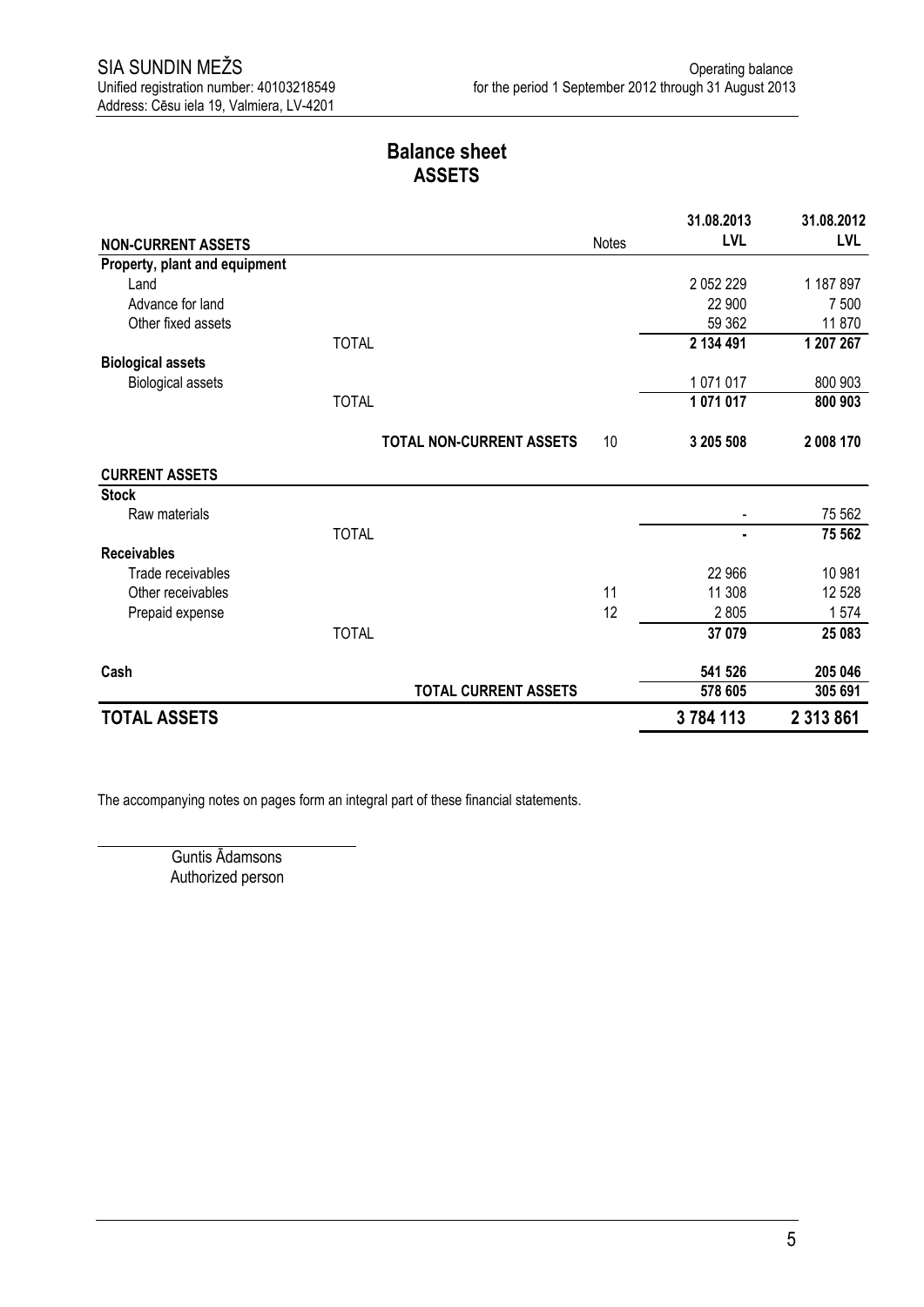## **Balance sheet EQUITY AND LIABILITIES**

|                                     |              |                          |              | 31.08.2013 | 31.08.2012 |
|-------------------------------------|--------------|--------------------------|--------------|------------|------------|
| <b>EQUITY</b>                       |              |                          | <b>Notes</b> | <b>LVL</b> | <b>LVL</b> |
| Share capital                       |              |                          | 13           | 1483 283   | 20 000     |
| Retained earnings                   |              |                          |              | (45 192)   | (79 199)   |
| Profit for the reporting period     |              |                          |              | 100 173    | 34 007     |
|                                     |              | <b>TOTAL EQUITY</b>      |              | 1538 264   | (25192)    |
| <b>LIABILITIES</b>                  |              |                          |              |            |            |
| Long term liabilities               |              |                          |              |            |            |
| Loan from credit institution        |              |                          | 14           | 1460 000   | 1024 295   |
| Deferred income                     |              |                          | 17           | 10 995     | 10 995     |
|                                     | <b>TOTAL</b> |                          |              | 1470 995   | 1035 290   |
| <b>Current liabilities</b>          |              |                          |              |            |            |
| Loans from related parties          |              |                          | 15           | 747 678    | 1200 545   |
| Trade payables                      |              |                          | 16           | 27 176     | 94 538     |
| Accrued liabilities                 |              |                          |              |            | 8680       |
|                                     | <b>TOTAL</b> |                          |              | 774 854    | 1303 763   |
|                                     |              | <b>TOTAL LIABILITIES</b> |              | 2245 849   | 2339 053   |
| <b>TOTAL EQUITY AND LIABILITIES</b> |              |                          |              | 3784 113   | 2313861    |

The accompanying notes on pages form an integral part of these financial statements.

Guntis Ādamsons Authorized person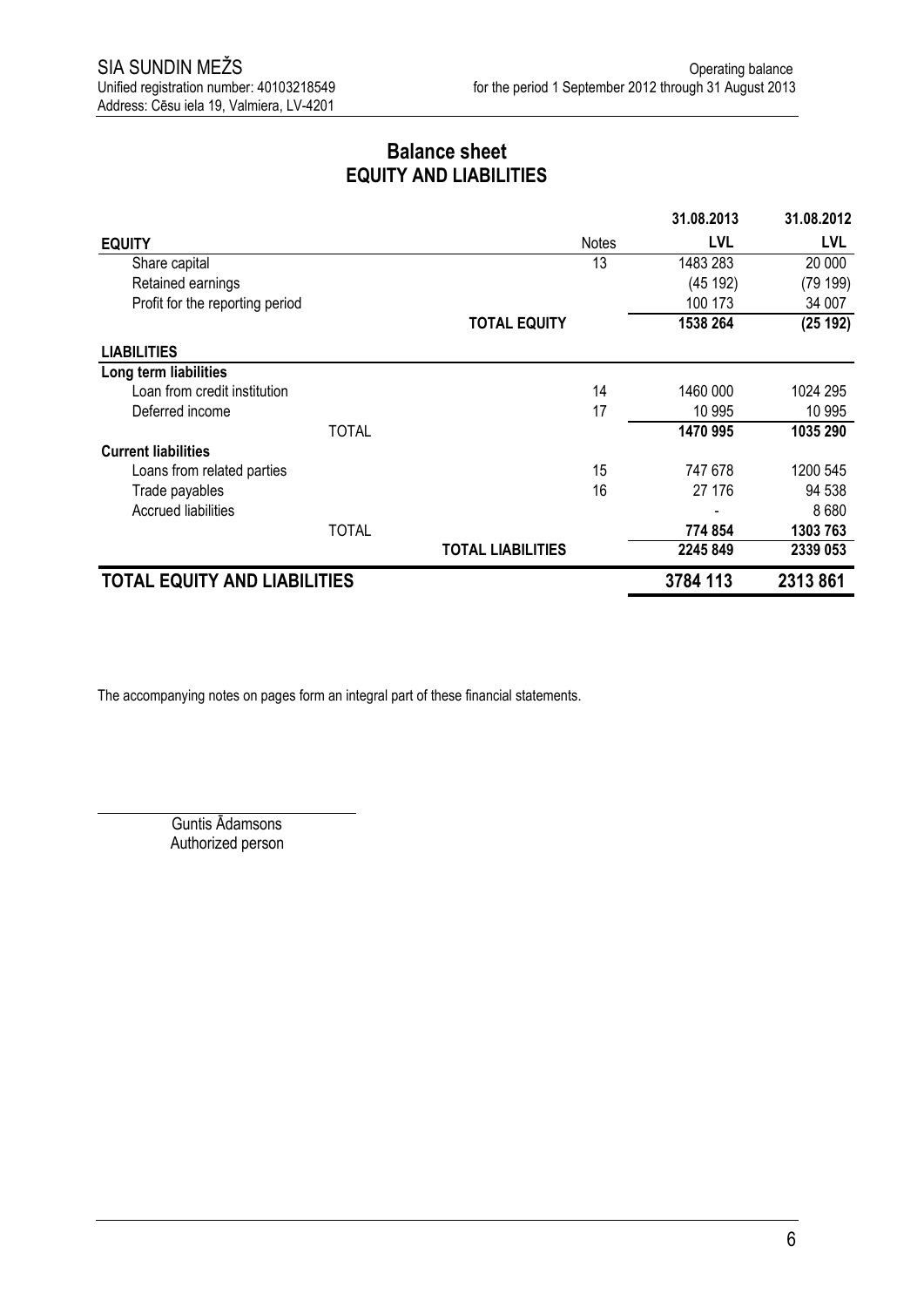## **Notes to the financial statements**

#### **1. Summary of significant accounting policies**

#### **2. Net turnover**

|                                     |               | 01/09/2012-<br>31/08/2013 | 01/09/2011-<br>31/08/2012 |
|-------------------------------------|---------------|---------------------------|---------------------------|
| Income from timber sales            |               | 293 129                   | 170 931                   |
| Income from land rent               |               | 1412                      | 1 3 3 5                   |
| Income from vax sales               |               | 18 0 76                   | 0                         |
|                                     | TOTAL:        | 312 617                   | 172 266                   |
| 3.<br><b>Management expense</b>     |               |                           |                           |
|                                     |               | 01/09/2012-               | 01/09/2011-               |
|                                     |               | 31/08/2013                | 31/08/2012                |
| Forest and land management expense  |               | 120 182                   | 47 805                    |
| The cost of sold timber             |               | 51 501                    | 32 141                    |
| Depreciation                        |               | 8 2 3 1                   | 603                       |
|                                     | <b>TOTAL:</b> | 179 914                   | 80 549                    |
|                                     |               |                           |                           |
| <b>Administrative expense</b><br>4. |               |                           |                           |
|                                     |               | 01/09/2012-               | 01/09/2011-               |
|                                     |               | 31/08/2013                | 31/08/2012                |
| Accounting services                 |               | 2980                      | 875                       |

| Office expenses<br>Bank charges |        | 2 5 6 5<br>291 | 2933<br>499 |
|---------------------------------|--------|----------------|-------------|
| Other administrative expense    |        | 1618           | 2466        |
|                                 | TOTAL: | 7 454          | 6773        |

#### **5. Other operating incomes**

|                                          | <b>TOTAL:</b> | 38 854                    | 457                       |
|------------------------------------------|---------------|---------------------------|---------------------------|
| Income from sale of property             |               | 15 180                    |                           |
| Financing from the Rural Support Service |               | 23 674                    | 457                       |
|                                          |               | 01/09/2012-<br>31/08/2013 | 01/09/2011-<br>31/08/2012 |

#### **6. Other operating expenses**

|                                                                | 01/09/2012-<br>31/08/2013 | 01/09/2011-<br>31/08/2012 |
|----------------------------------------------------------------|---------------------------|---------------------------|
| State fees                                                     | 677                       | 828                       |
| Donation                                                       | 5 0 0 0                   | 5 0 0 0                   |
| Loan processing fee                                            | 5731                      | 1960                      |
| Exchange rate fluctuations                                     | 7 7 6 1                   | 11                        |
| Interest expense from Financing from the Rural Support Service | 5918                      | $\mathbf{0}$              |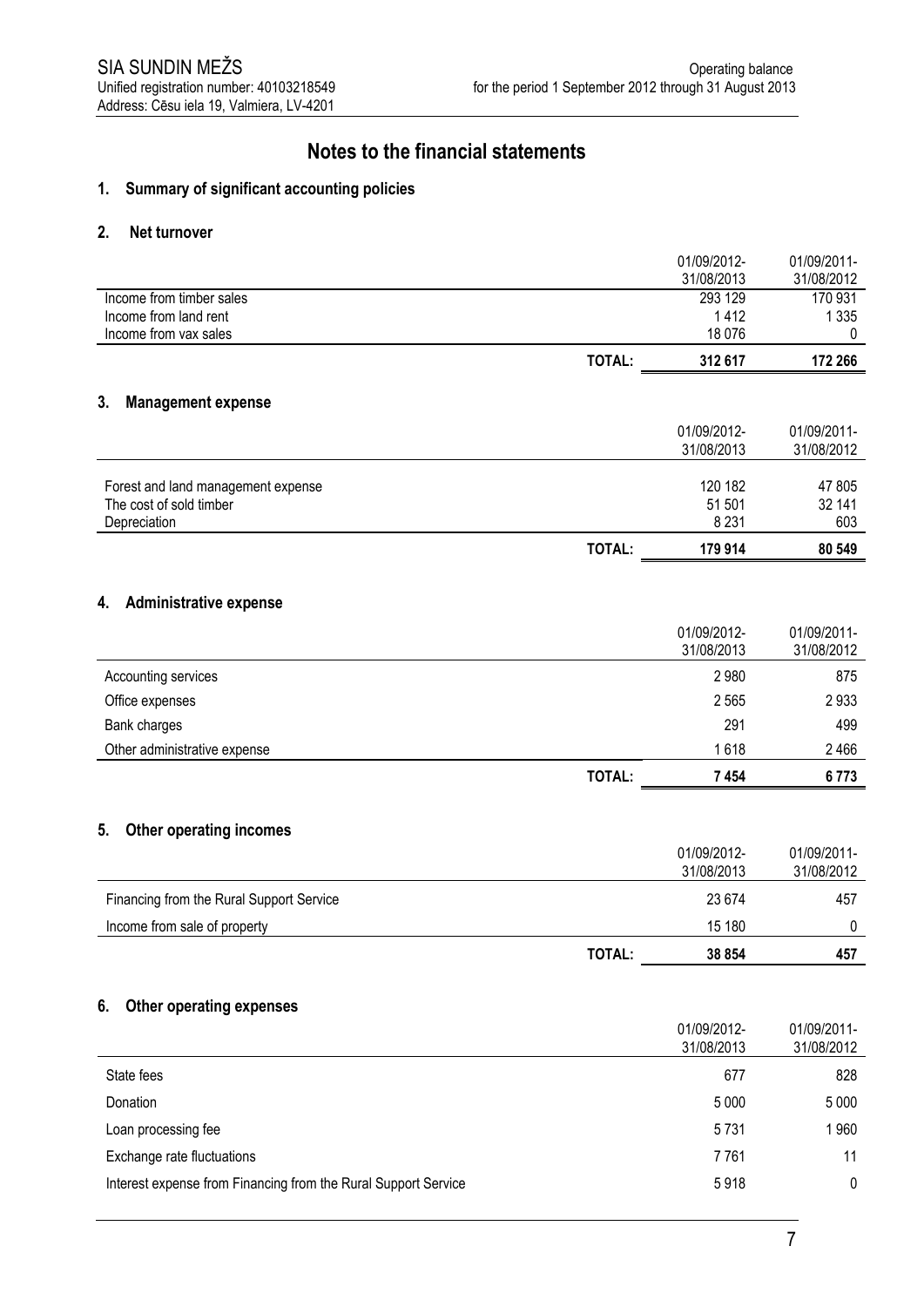|                                            | TOTAL: | 25 087                    | 7799                      |
|--------------------------------------------|--------|---------------------------|---------------------------|
| Interest payable and similar charges<br>7. |        |                           |                           |
|                                            |        | 01/09/2012-<br>31/08/2013 | 01/09/2011-<br>31/08/2012 |
| Interest on bank loans                     |        | 35 611                    | 2480                      |
| Interest on loan from shareholder          |        | $\Omega$                  | 38 892                    |
|                                            | TOTAL: | 35 611                    | 41 372                    |

**8. Other taxes** consist of the real estate tax expense for the reporting period.

#### **9. Staff costs**

#### *Key management personnel compensation*

During the reporting period, the Board Members did not receive any remuneration for their functions in the Board.

#### **10. Property, plant and equipment, and biological assets**

|                                      | Advance for | Land      | Biological assets | Other fixed assets | <b>TOTAL</b> |
|--------------------------------------|-------------|-----------|-------------------|--------------------|--------------|
|                                      | land        |           |                   |                    |              |
| Reported as at 31/08/2012            | 7 500       | 1 187 897 | 800 903           | 11870              | 2 008 170    |
| Bought                               | 22 900      | 793 998   | 212 241           | 55 7 23            | 1084862      |
| Cleaning                             |             |           | 86 316            |                    | 86 316       |
| 2012/2013 Planting                   |             |           | 23 058            |                    | 23 058       |
| <b>Disposals</b>                     |             |           | (51 501)          |                    | (51 501)     |
| Advance to land                      | (7500)      | 7 500     |                   |                    |              |
| State fees and notary                |             | 24 8 29   |                   |                    | 24 8 29      |
| Broker fees                          |             | 38 005    |                   |                    | 38 005       |
| Depreciation                         |             |           |                   | (8231)             | (8231)       |
| Net carrying amount as at 31/08/2013 | 22 900      | 2 052 229 | 1071017           | 59 362             | 3 205 508    |

#### **11. Other receivables**

|                                |        | 31/08/2013 | 31/08/2012 |
|--------------------------------|--------|------------|------------|
| Overpayment of value added tax |        | 11 300     | 12 499     |
| Overpayment of real estate tax |        | 8          |            |
| Other debtors                  |        |            | 21         |
|                                | TOTAL: | 11 308     | 12 528     |

**12. Prepaid expense** represents overpaid real estate tax.

**13. The share capital of the Company** is LVL 1 483 283 and consists of 1 483 283 shares. The par value of each share is LVL 1.